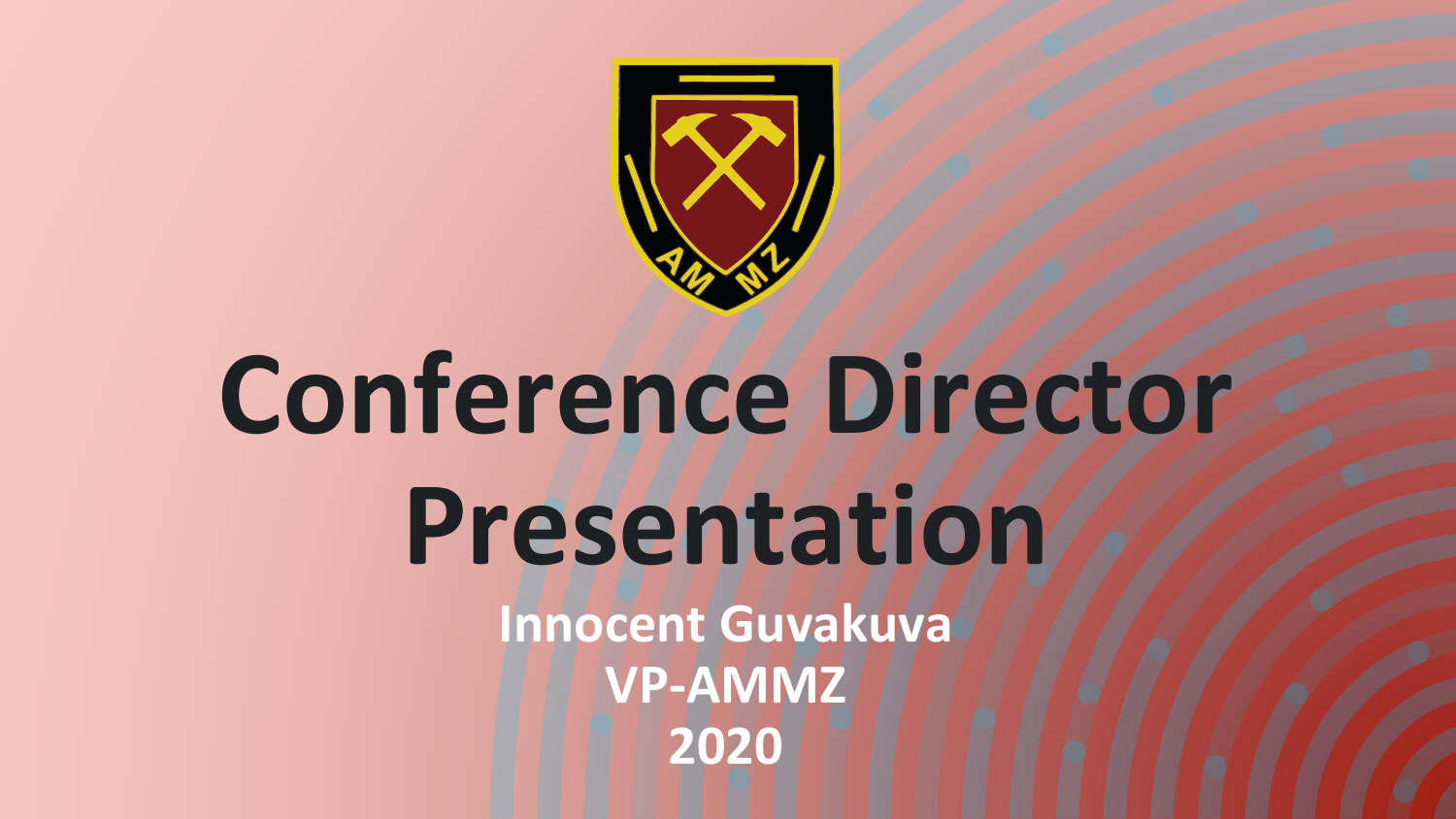## **The Conference Concept**

**The Conference involves a structured framework to develop how it will run**

- **The Theme**
- **The Model-Hybrid Physical and Virtual**
- **The Speakers**
- **The Participants**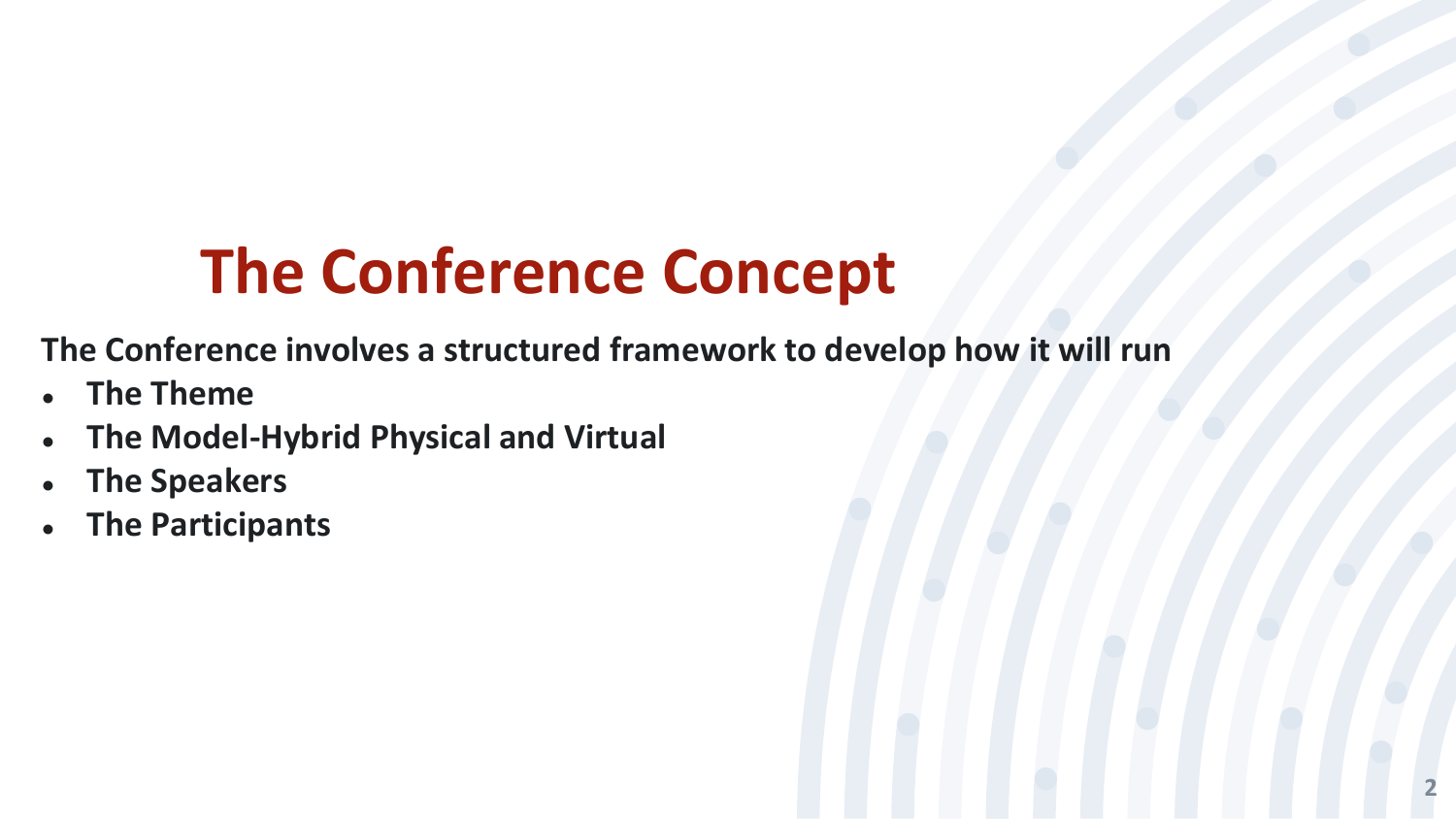## **The Structured Framework**

- **History and Evolution of Mining**
- **The Broad of Overview from Policy Making Bodies**
- **External and Internal Environment Analysis**
- **Gap analysis-Mine Manager**
- **Value Proposition-Why stakeholders should partner AMMZ**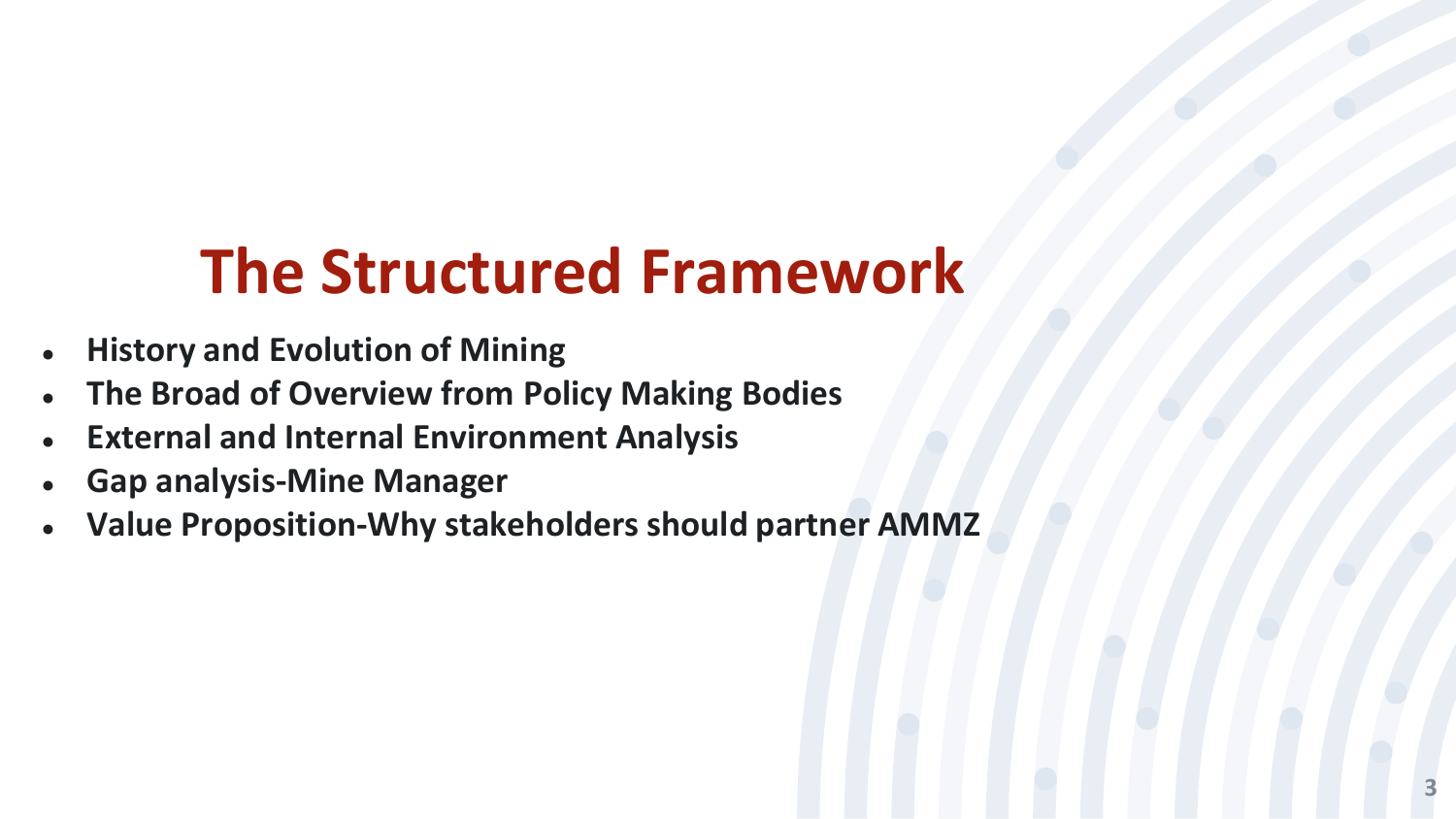## **History & Evolution of Mining**

- Trillion-dollar industry
- Billion Dollars industry in Zim 60% of forex earnings
- 100 million employees world over
- Pick and Hammer
- **Fire and Water**
- **Explosives**
- Drills, steam powered pumps
- **Conveyors**
- Technology accurate mining
- **Digitalization**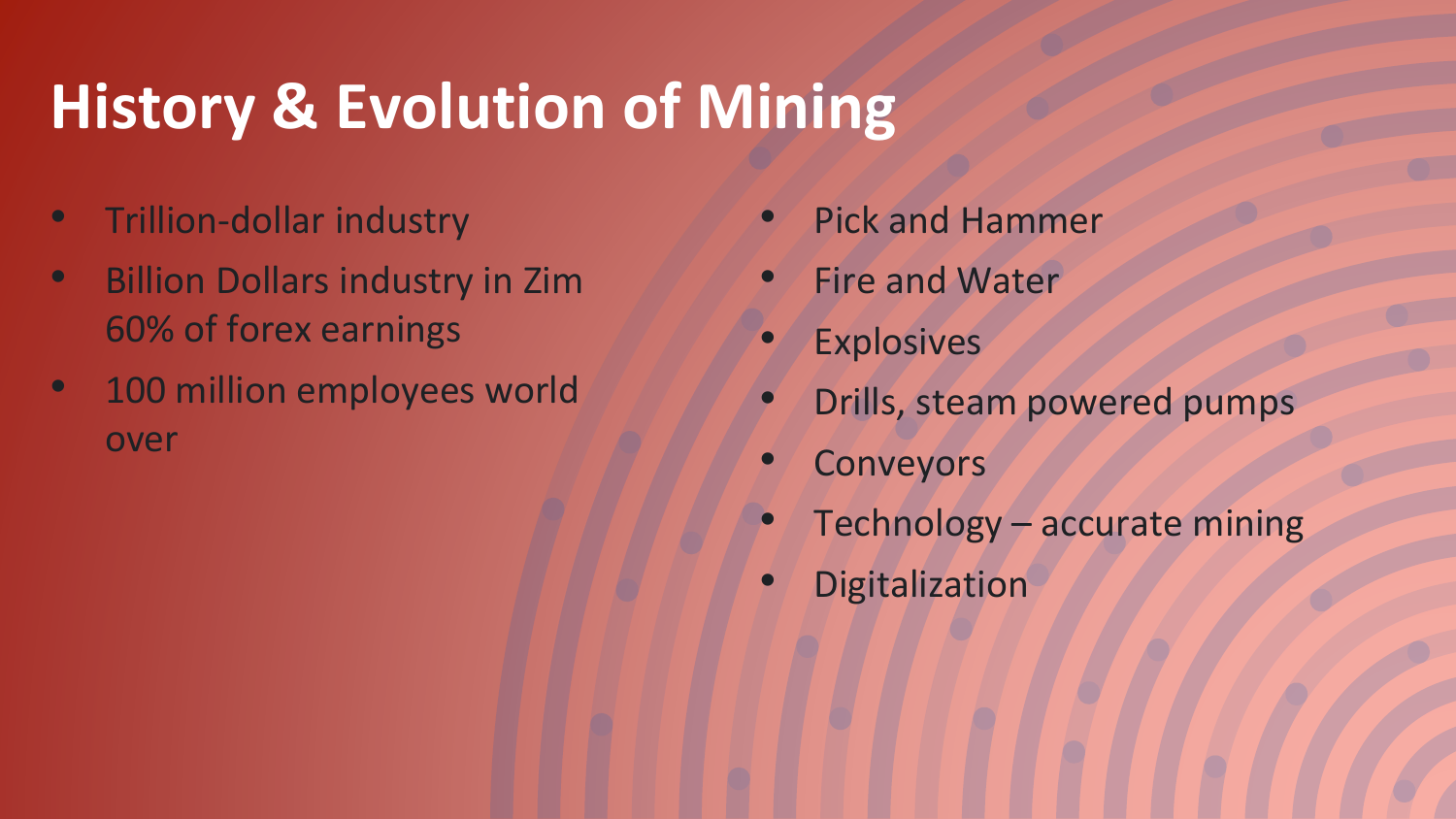# **Broad Overview - Policy**

- UN Sustainable Development Goals SDGs
- Agenda 2023
- African Mining Vision of 2009 mainly centered on ASM
- **Country Policies**
- Company Strategic Direction
- AMMZ operationalize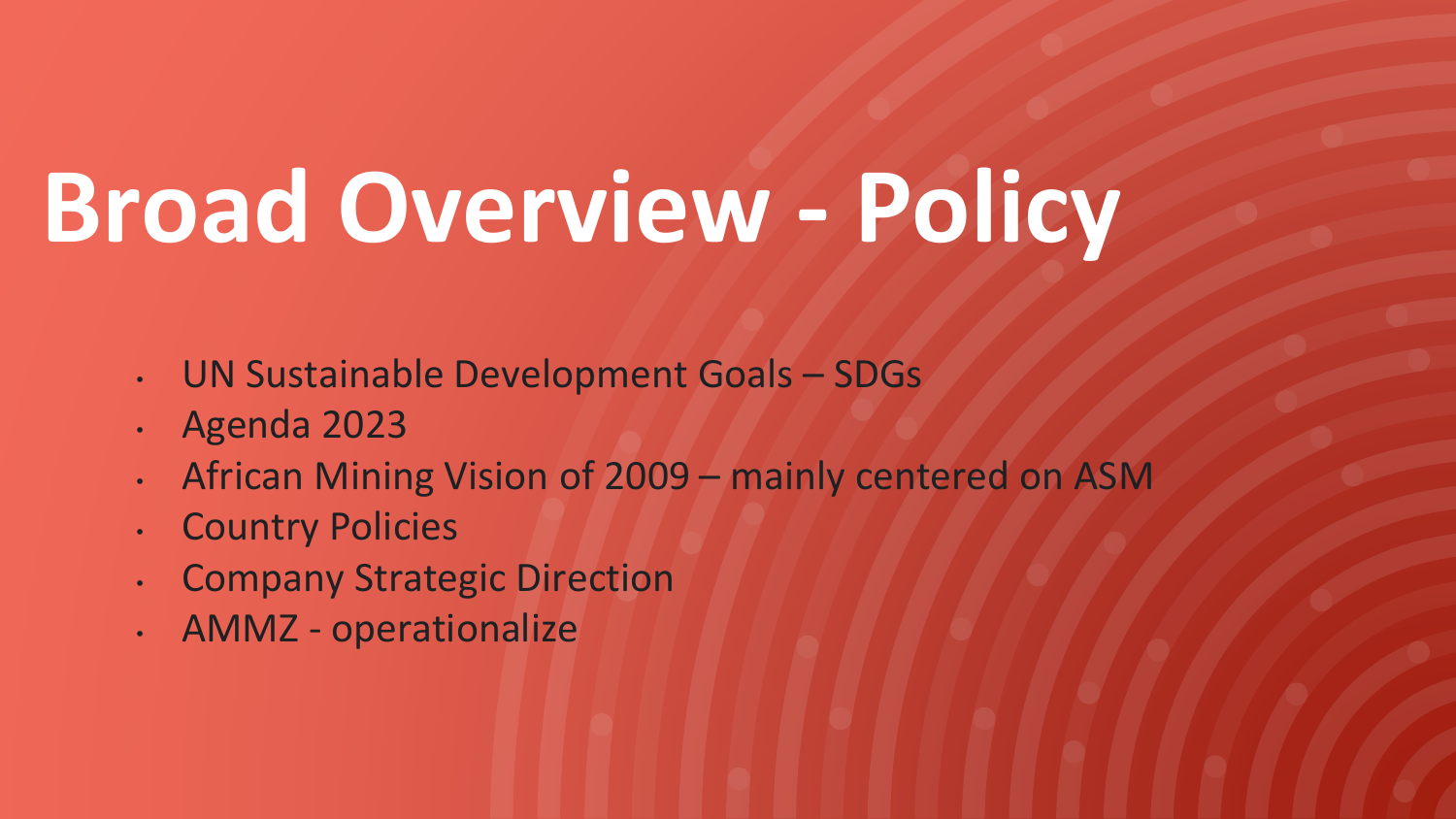### **Mine Manager – Gap Analysis**

- Is the Mine Manager well informed
- Is the Mine Manager up to speed with changes in technology, working models, legal matters, commodity prices
- Which areas are topical currently
- Which sources provide the Mine Manager with information
- Does the Mine Manager have exposure other mines, other systems, global arenas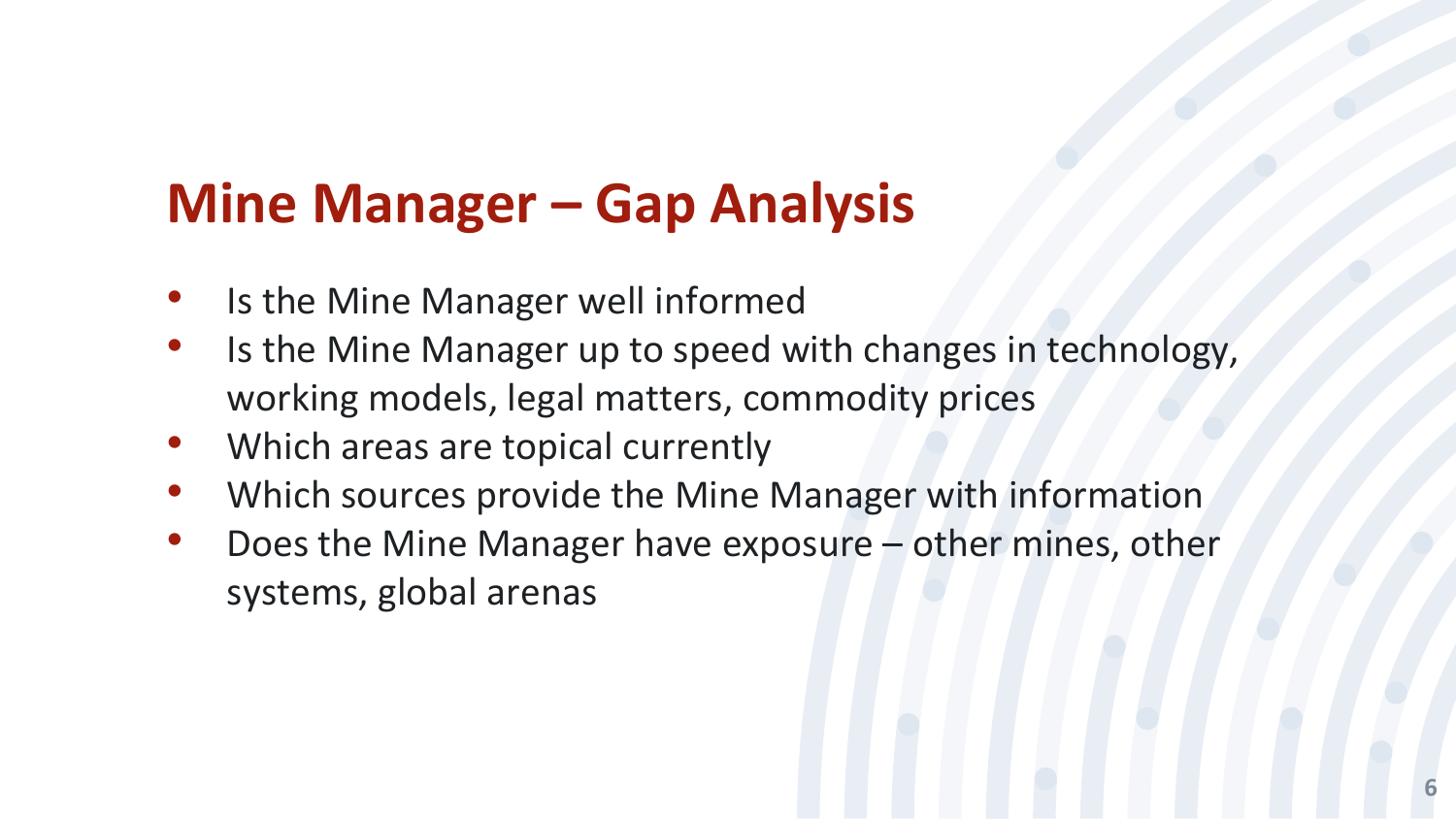#### **Value Proposition - Why should stakeholders partner AMMZ**

- Why individuals, businesses and organizations must partner the AMMZ
- We have chosen to take the future of mining into our own hands
- We are the foot soldiers who operationalize the strategic vision of Policy Makers both public and private
- We are the direct consumers of Products and Services that different industries produce – technology, human capital, financial
- We are setting our  $2/3$  year vision with a Product Based Approach what type of Mine Manager, Policy Maker, Supplier, Service Provider, Student, Lecturer do we want to see ?
- We want all those involved in mining value chain  $-$  to have access to information, access to technology, access to markets, access to human capital
- A lot of the good work we do goes unrecorded we want all our members and partners to find permanent home for their work.